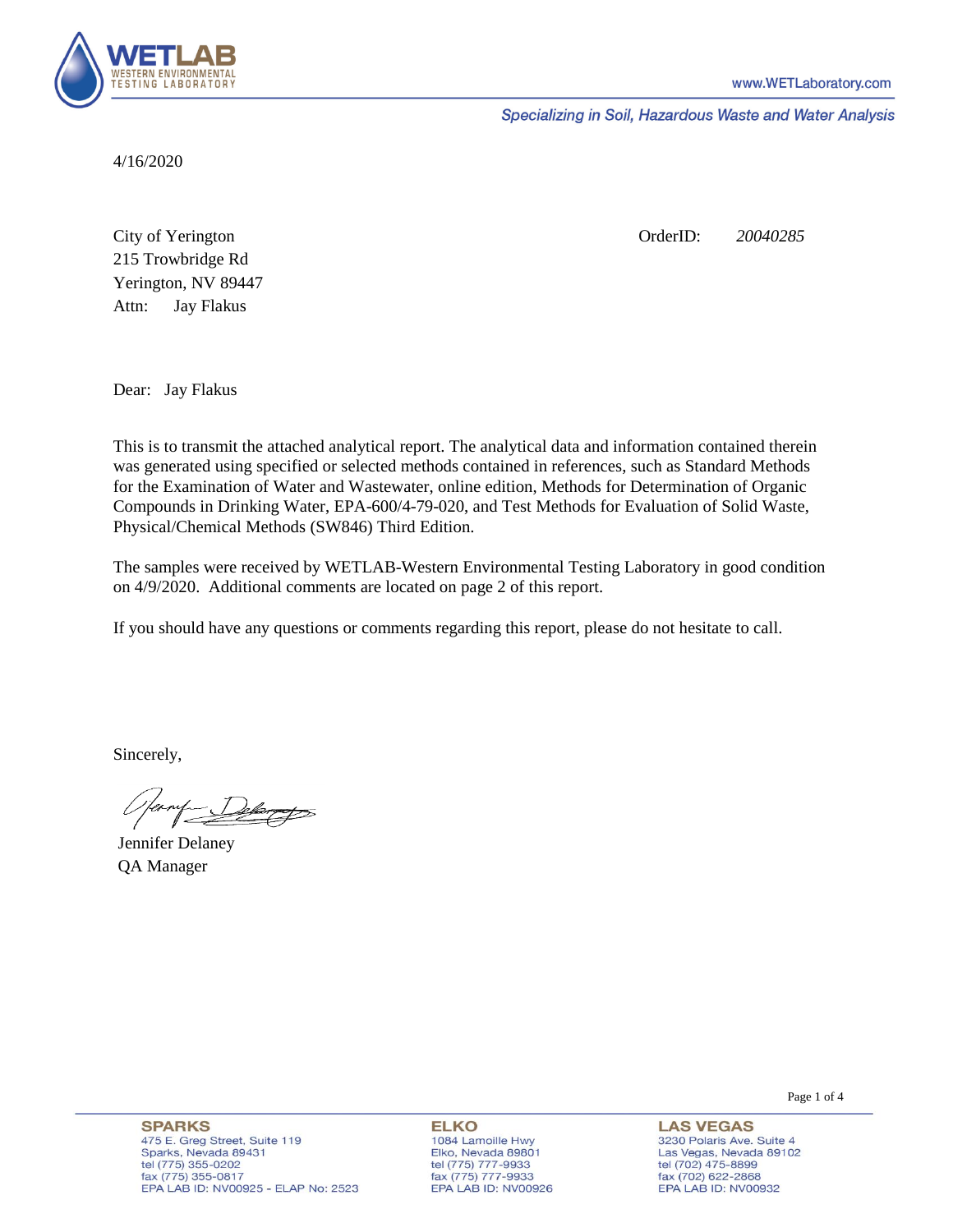## *City of Yerington - 20040285*

## **Specific Report Comments**

None

| <b>Report Legend</b> |                          |                                                                                                                                                                                                                           |
|----------------------|--------------------------|---------------------------------------------------------------------------------------------------------------------------------------------------------------------------------------------------------------------------|
| B                    |                          | Blank contamination; Analyte detected above the method reporting limit in an associated blank                                                                                                                             |
| D                    |                          | Due to the sample matrix dilution was required in order to properly detect and report the analyte. The reporting limit has<br>been adjusted accordingly.                                                                  |
| <b>HT</b>            | $\overline{\phantom{a}}$ | Sample analyzed beyond the accepted holding time                                                                                                                                                                          |
| J                    | $\overline{\phantom{a}}$ | The reported value is between the laboratory method detection limit and the laboratory practical quantitation limit. The<br>reported result should be considered an estimate.                                             |
| K                    |                          | The TPH Diesel Concentration reported here likely includes some heavier TPH Oil hydrocarbons reported in the TPH<br>Diesel range as per EPA 8015.                                                                         |
| L                    |                          | The TPH Oil Concentration reported here likely includes some lighter TPH Diesel hydrocarbons reported in the TPH Oil<br>range as per EPA 8015.                                                                            |
| M                    | $\mathbf{u}$             | The matrix spike/matrix spike duplicate (MS/MSD) values for the analysis of this parameter were outside acceptance<br>criteria due to probable matrix interference. The reported result should be considered an estimate. |
| N                    | $\overline{\phantom{a}}$ | There was insufficient sample available to perform a spike and/or duplicate on this analytical batch.                                                                                                                     |
| NC.                  |                          | Not calculated due to matrix interference                                                                                                                                                                                 |
| QD                   |                          | The sample duplicate or matrix spike duplicate analysis demonstrated sample imprecision. The reported result should be<br>considered an estimate.                                                                         |
| QL                   |                          | The result for the laboratory control sample (LCS) was outside WETLAB acceptance criteria and reanalysis was not<br>possible. The reported data should be considered an estimate.                                         |
| S                    |                          | Surrogate recovery was outside of laboratory acceptance limits due to matrix interference. The associated blank and LCS<br>surrogate recovery was within acceptance limits                                                |
| SC.                  |                          | Spike recovery not calculated. Sample concentration $>4X$ the spike amount; therefore, the spike could not be adequately<br>recovered                                                                                     |
| U                    | $\overline{\phantom{a}}$ | The analyte was analyzed for, but was not detected above the level of the reported sample reporting/quantitation limit. The<br>reported result should be considered an estimate.                                          |
| Conoral Lah Commonte |                          |                                                                                                                                                                                                                           |

**General Lab Comments**

Per method recommendation (section 4.4), Samples analyzed by methods EPA 300.0 and EPA 300.1 have been filtered prior to analysis.

The following is an interpretation of the results from EPA method 9223B:

A result of zero (0) indicates absence for both coliform and Escherichia coli meaning the water meets the microbiological requirements of the U.S. EPA Safe Drinking Water Act (SDWA). A result of one (1) for either test indicates presence and the water does not meet the SDWA requirements. Waters with positive tests should be disinfected by a certified water treatment operator and retested.

Per federal regulation the holding time for the following parameters in aqueous/water samples is 15 minutes: Residual Chlorine, pH, Dissolved Oxygen, Sulfite.

**LAS VEGAS** 3230 Polaris Ave. Suite 4 Las Vegas, Nevada 89102 tel (702) 475-8899 fax (702) 47 3-8899<br>fax (702) 622-2868<br>EPA LAB ID: NV00932

Page 2 of 4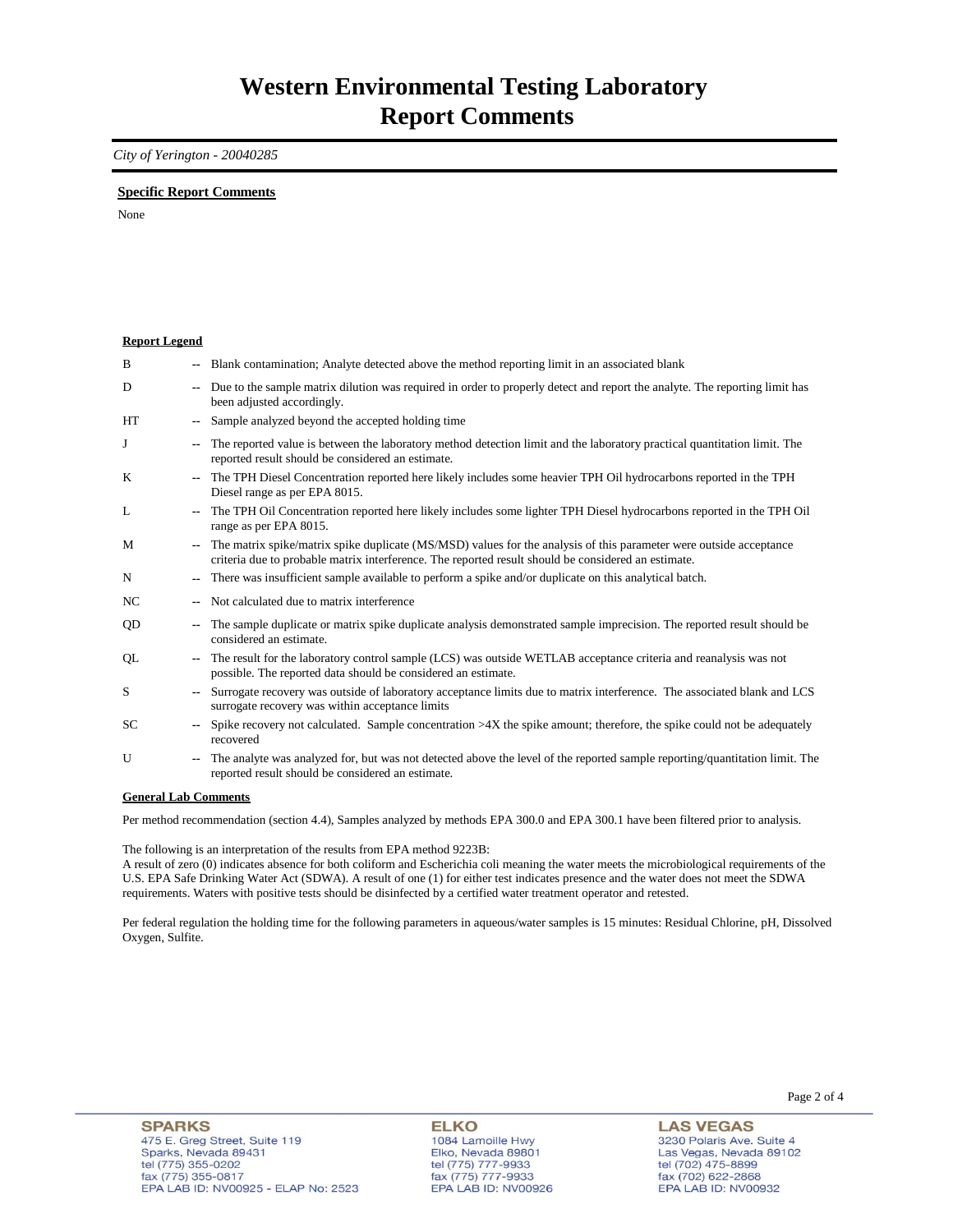## **Western Environmental Testing Laboratory Analytical Report**

| <b>City of Yerington</b>        | <b>Date Printed:</b><br>4/16/2020    |                                 |              |                     |                      |                                          |                |                 |         |  |  |  |
|---------------------------------|--------------------------------------|---------------------------------|--------------|---------------------|----------------------|------------------------------------------|----------------|-----------------|---------|--|--|--|
| 215 Trowbridge Rd               |                                      |                                 |              |                     | 20040285<br>OrderID: |                                          |                |                 |         |  |  |  |
| Yerington, NV 89447             |                                      |                                 |              |                     |                      |                                          |                |                 |         |  |  |  |
| Jay Flakus<br>Attn:             |                                      |                                 |              |                     |                      |                                          |                |                 |         |  |  |  |
| <b>Phone:</b> (775) 302-1155    | <b>NoFax</b><br><b>Fax:</b>          |                                 |              |                     |                      |                                          |                |                 |         |  |  |  |
| <b>PO\Project:</b>              | $LY$ -0255- $C/City$ of Yerington NV |                                 |              |                     |                      |                                          |                |                 |         |  |  |  |
| <b>Customer Sample ID:</b>      | South Lyon Medical                   |                                 |              |                     |                      | <b>Collect Date/Time:</b> 4/9/2020 11:10 |                |                 |         |  |  |  |
| <b>WETLAB Sample ID:</b>        | 20040285-001                         | <b>Field Residual Chlorine:</b> |              | $0.49$ mg/L         |                      | <b>Receive Date:</b> 4/9/2020 12:42      |                |                 |         |  |  |  |
| Analyte                         | Method                               | <b>Results</b>                  | <b>Units</b> | DF                  | RL                   | Analyzed                                 | <b>DW MCL</b>  | Pass/Fail LabID |         |  |  |  |
| <b>Microbiological Analyses</b> |                                      |                                 |              |                     |                      |                                          |                |                 |         |  |  |  |
| <b>Total Coliform</b>           | SM 9223B (IDEXX 0                    |                                 | $/100$ mL    | 1                   |                      | 4/9/2020                                 | $0/100$ mL     | Pass            | NV00925 |  |  |  |
| Escherichia Coli                | SM 9223B (IDEXX 0                    |                                 | $/100$ mL    | $\mathbf{1}$        |                      | 4/9/2020                                 | $0/100$ mL     | Pass            | NV00925 |  |  |  |
| <b>Customer Sample ID:</b>      | 4 Cherry Hills Dr                    |                                 |              |                     |                      | <b>Collect Date/Time:</b> 4/9/2020 10:30 |                |                 |         |  |  |  |
| <b>WETLAB Sample ID:</b>        | 20040285-002                         | <b>Field Residual Chlorine:</b> |              | $0.52 \text{ mg/L}$ |                      | <b>Receive Date:</b> 4/9/2020 12:42      |                |                 |         |  |  |  |
| Analyte                         | Method                               | <b>Results</b>                  | <b>Units</b> | DF                  | RL                   | Analyzed                                 | <b>DW MCL</b>  | Pass/Fail LabID |         |  |  |  |
| <b>Microbiological Analyses</b> |                                      |                                 |              |                     |                      |                                          |                |                 |         |  |  |  |
| <b>Total Coliform</b>           | SM 9223B (IDEXX 0                    |                                 | $/100$ mL    | 1                   |                      | 4/9/2020                                 | $0/100$ mL     | Pass            | NV00925 |  |  |  |
| Escherichia Coli                | SM 9223B (IDEXX 0                    |                                 | $/100$ mL    | 1                   |                      | 4/9/2020                                 | $0/100$ mL     | Pass            | NV00925 |  |  |  |
| <b>Customer Sample ID:</b>      | 185 Sunset Hills Dr                  |                                 |              |                     |                      | <b>Collect Date/Time:</b>                | 4/9/2020 10:45 |                 |         |  |  |  |
| <b>WETLAB Sample ID:</b>        | 20040285-003                         | <b>Field Residual Chlorine:</b> |              | $1.00 \text{ mg/L}$ |                      | <b>Receive Date:</b> 4/9/2020 12:42      |                |                 |         |  |  |  |
| Analyte                         | Method                               | <b>Results</b>                  | <b>Units</b> | DF                  | RL                   | Analyzed                                 | <b>DW MCL</b>  | Pass/Fail LabID |         |  |  |  |
| <b>Microbiological Analyses</b> |                                      |                                 |              |                     |                      |                                          |                |                 |         |  |  |  |
| <b>Total Coliform</b>           | SM 9223B (IDEXX 0                    |                                 | $/100$ mL    | 1                   |                      | 4/9/2020                                 | $0/100$ mL     | Pass            | NV00925 |  |  |  |
| Escherichia Coli                | SM 9223B (IDEXX 0                    |                                 | $/100$ mL    | 1                   |                      | 4/9/2020                                 | $0/100$ mL     | Pass            | NV00925 |  |  |  |
| <b>Customer Sample ID:</b>      | 352 2nd Ave.                         |                                 |              |                     |                      | <b>Collect Date/Time:</b> 4/9/2020 09:55 |                |                 |         |  |  |  |
| <b>WETLAB Sample ID:</b>        | 20040285-004                         | <b>Field Residual Chlorine:</b> |              | $0.49$ mg/L         |                      | <b>Receive Date:</b> 4/9/2020 12:42      |                |                 |         |  |  |  |
| Analyte                         | Method                               | <b>Results</b>                  | <b>Units</b> | DF                  | RL                   | Analyzed                                 | <b>DW MCL</b>  | Pass/Fail LabID |         |  |  |  |
| <b>Microbiological Analyses</b> |                                      |                                 |              |                     |                      |                                          |                |                 |         |  |  |  |
| <b>Total Coliform</b>           | SM 9223B (IDEXX 0                    |                                 | $/100$ mL    | $\mathbf{1}$        |                      | 4/9/2020                                 | $0/100$ mL     | Pass            | NV00925 |  |  |  |
| Escherichia Coli                | SM 9223B (IDEXX 0                    |                                 | $/100$ mL    | $\mathbf{1}$        |                      | 4/9/2020                                 | $0/100$ mL     | Pass            | NV00925 |  |  |  |

*DF=Dilution Factor, RL = Reporting Limit (minimum 3X the MDL), ND = Not Detected <RL or <MDL (if listed)* Page 3 of 4

**SPARKS** 475 E. Greg Street, Suite 119 Sparks, Nevada 89431<br>tel (775) 355-0202<br>fax (775) 355-0817 EPA LAB ID: NV00925 - ELAP No: 2523

**ELKO** 1084 Lamoille Hwy Polyton, Nevada 89801<br>tel (775) 777-9933<br>fax (775) 777-9933<br>EPA LAB ID: NV00926

**LAS VEGAS** 3230 Polaris Ave. Suite 4 Las Vegas, Nevada 89102<br>tel (702) 475-8899<br>fax (702) 622-2868<br>EPA LAB ID: NV00932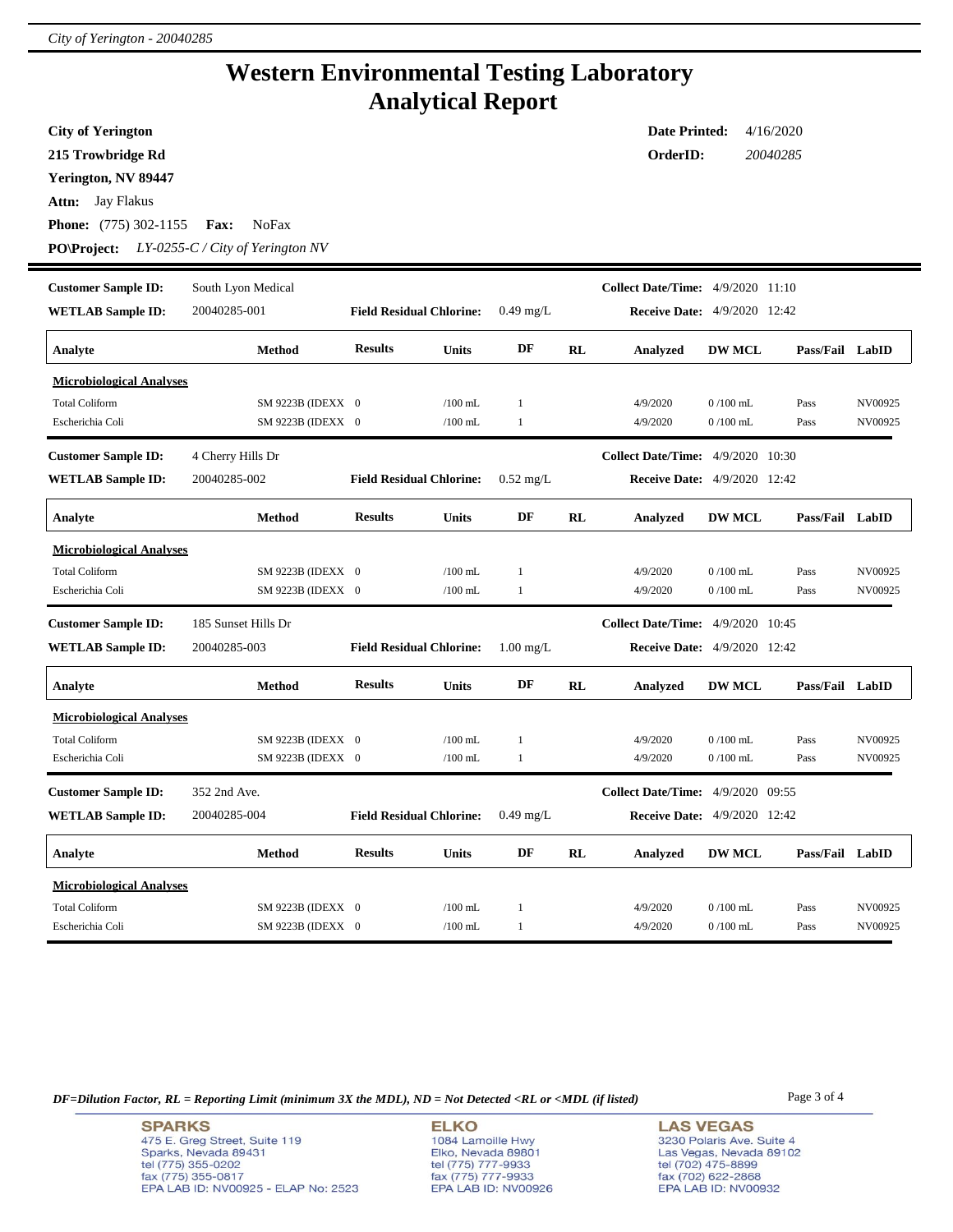## **Western Environmental Testing Laboratory QC Report**

| <b>OCBatchID</b> | <b>OCType</b> | <b>Parameter</b>      | Method                 | <b>Result</b> | Actual | $%$ Rec | Units           |
|------------------|---------------|-----------------------|------------------------|---------------|--------|---------|-----------------|
| QC20040386       | Blank 1       | <b>Total Coliform</b> | <b>SM 9223B (IDEX)</b> |               |        |         | $\sqrt{100}$ mL |
|                  |               | Escherichia Coli      | <b>SM 9223B (IDEX)</b> |               |        |         | $\sqrt{100}$ mL |

*DF=Dilution Factor, RL = Reporting Limit (minimum 3X the MDL), ND = Not Detected <RL or <MDL (if listed)* Page 4 of 4

**SPARKS** 475 E. Greg Street, Suite 119 Sparks, Nevada 89431<br>tel (775) 355-0202<br>fax (775) 355-0817 EPA LAB ID: NV00925 - ELAP No: 2523

**ELKO** 1084 Lamoille Hwy Polyton, Nevada 89801<br>tel (775) 777-9933<br>fax (775) 777-9933<br>EPA LAB ID: NV00926

**LAS VEGAS** 3230 Polaris Ave. Suite 4 Las Vegas, Nevada 89102<br>tel (702) 475-8899<br>fax (702) 622-2868<br>EPA LAB ID: NV00932